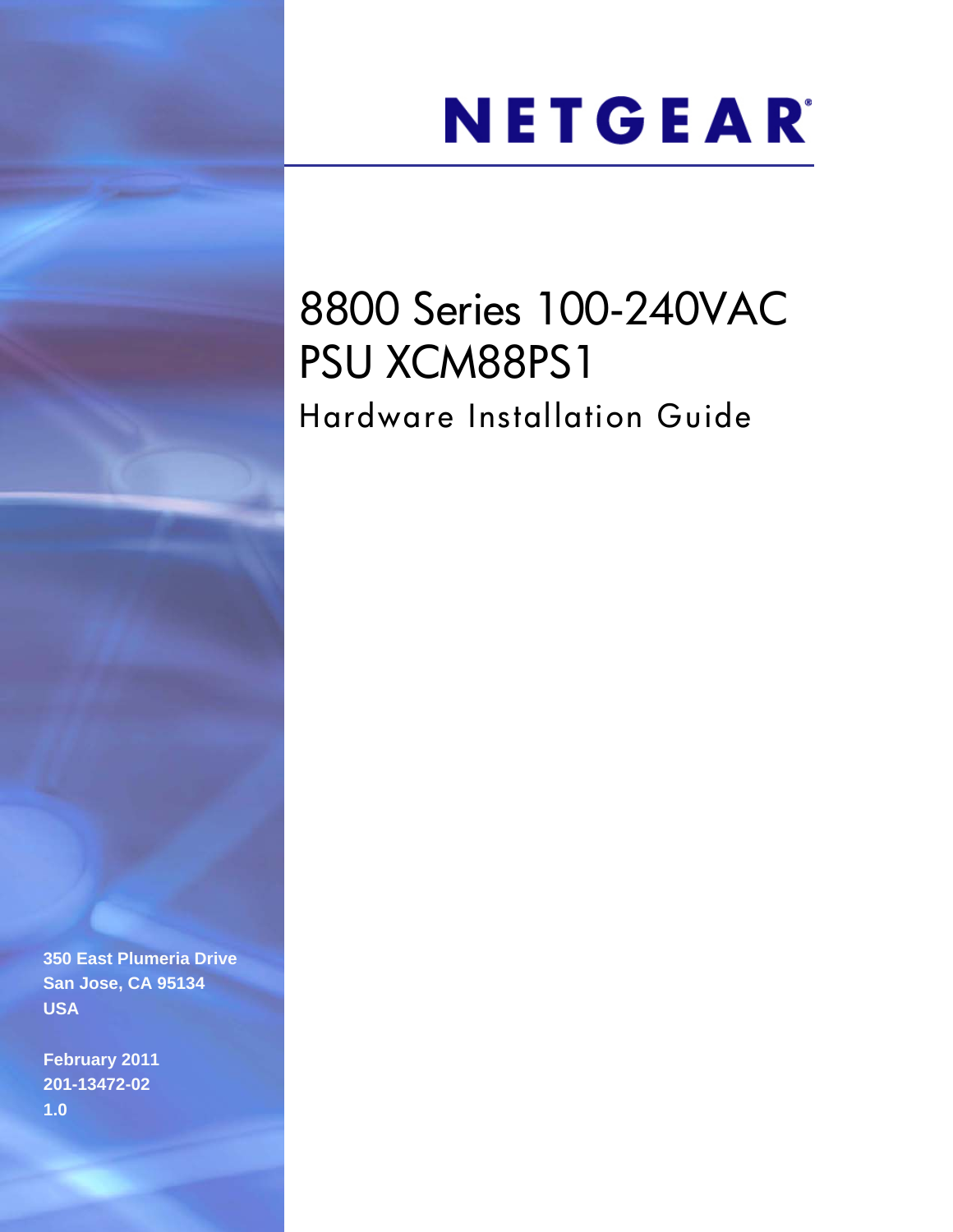© 2011 NETGEAR, Inc. All rights reserved.

No part of this publication may be reproduced, transmitted, transcribed, stored in a retrieval system, or translated into any language in any form or by any means without the written permission of NETGEAR, Inc.

#### **Technical Support**

Thank you for choosing NETGEAR. To register your product, get the latest product updates, or get support online, visit us at http://support.netgear.com.

Phone (US & Canada only): 1-888-NETGEAR

Phone (Other Countries): See Support information card.

#### **Trademarks**

NETGEAR, the NETGEAR logo, ReadyNAS, ProSafe, Smart Wizard, Auto Uplink, X-RAID2, and NeoTV are trademarks or registered trademarks of NETGEAR, Inc. Microsoft, Windows, Windows NT, and Vista are registered trademarks of Microsoft Corporation. Other brand and product names are registered trademarks or trademarks of their respective holders.

#### **Statement of Conditions**

To improve internal design, operational function, and/or reliability, NETGEAR reserves the right to make changes to the products described in this document without notice. NETGEAR does not assume any liability that may occur due to the use, or application of, the product(s) or circuit layout(s) described herein.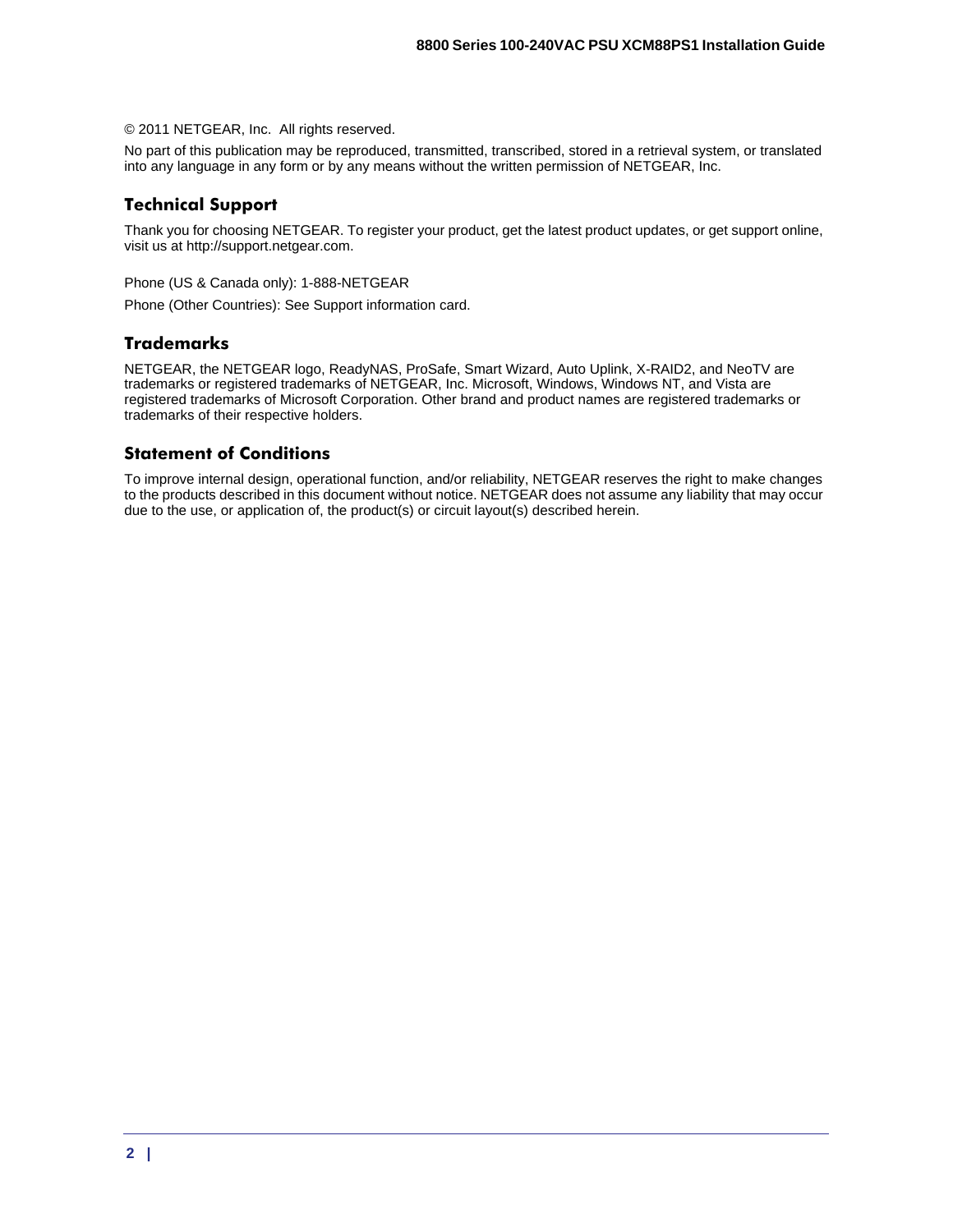## **Contents**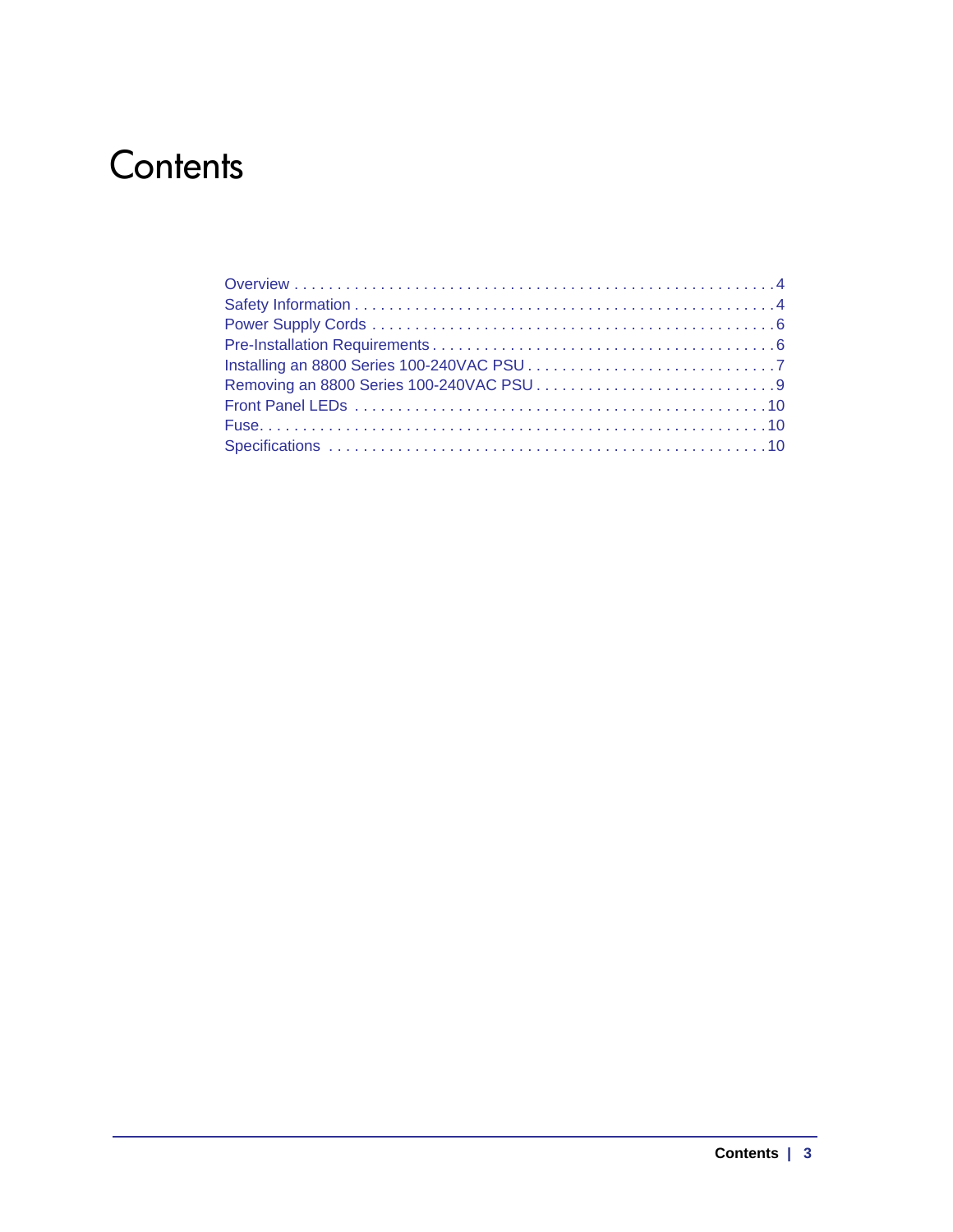# 100-240VAC PSU XCM88PS1 Installation Note

This installation note provides important safety information, specifications, and instructions for installing and removing the NETGEAR 8800 Series 100-240VAC PSU XCM88PS1. This power supply unit can be installed only in NETGEAR 8800 Series switches.

This note applies only to the 8800 Series 100-240VAC PSU. For detailed information about NETGEAR switches and all of their compatible PSUs, see the product data sheets available online at *www.netgear.com*.

### <span id="page-3-0"></span>**Overview**

NETGEAR 8800 Series 100-240VAC PSUs are fully fault tolerant and load-sharing in an N+1 configuration. After the system is properly configured, should one PSU fail, the others will provide sufficient power to operate a fully loaded switch. The power supply bay can accommodate up to six hot-swappable 8800 Series 100-240VAC PSUs. See the *NETGEAR 8800 Series Chassis Switch User Manual* for information on configuring your switch.

The front panel on each 8800 Series 100-240VAC PSU contains two cooling fans. Airflow enters from the front vents on the PSU and exits to the rear vents of the switch. Airflow through the 8800 Series 100-240VAC PSU AC is independent from the airflow that exists through the rest of the switch.

The AC input is located on the switch directly in back of each power supply bay. The front of the 8800 Series 100-240VAC PSU has a handle with a lever mechanism for both insertion and removal.

### <span id="page-3-1"></span>Safety Information

Only trained service personnel should perform service to switches and their components. Trained service personnel have read all related installation manuals, have the technical training and experience necessary to be aware of the hazards to which they are exposed in performing a task, and are aware of measures to minimize the danger to themselves or other persons.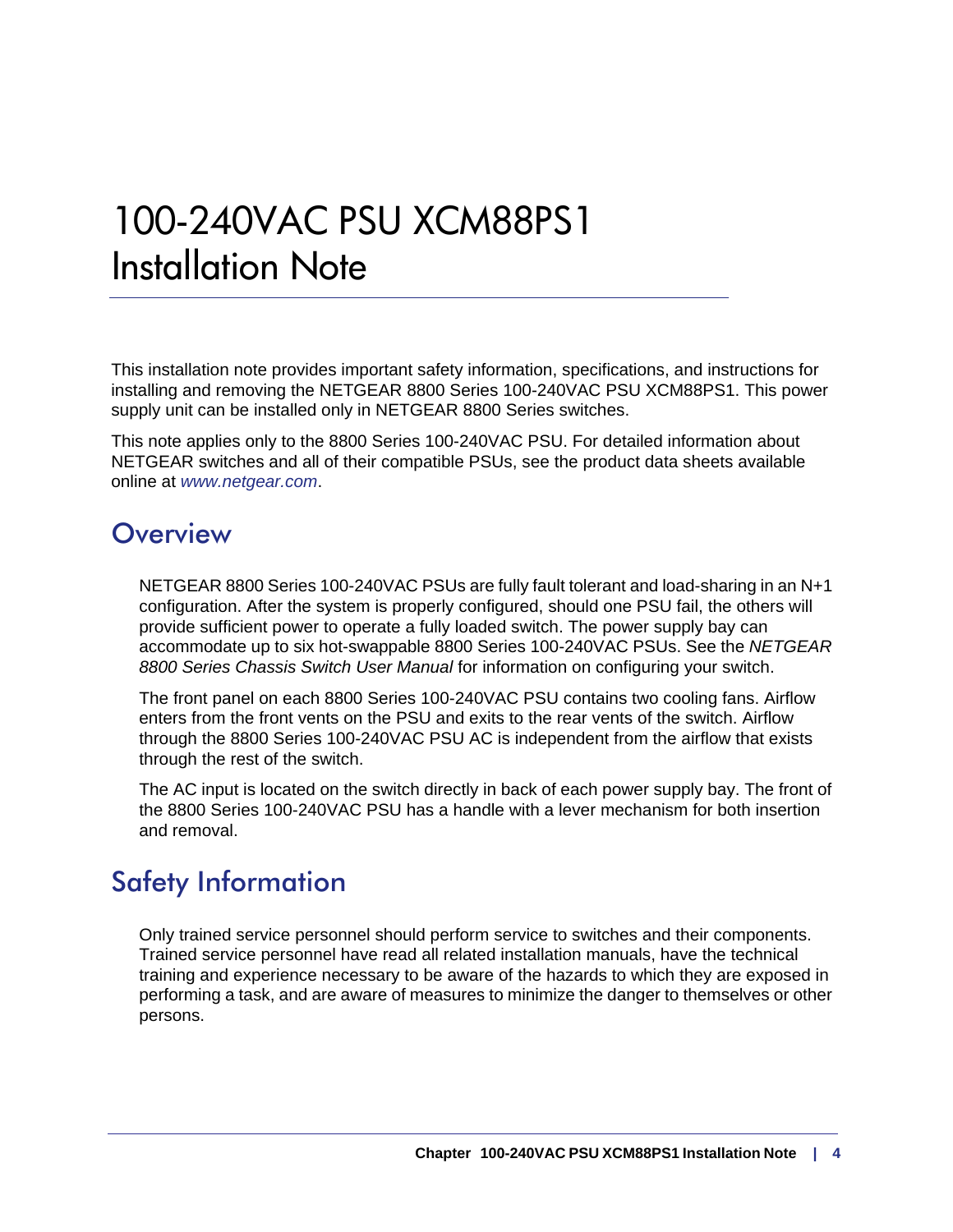#### **Before installing an 8800 Series 100-240VAC PSU into your network:**

- Read the latest installation and safety information provided in the hardware installation guide that describes your switch.
- See Appendix A of the hardware installation guide that describes your switch for additional information regarding regulatory compliance certifications.

You can download hardware installation guides from *www.netgear.com*.

**Note:** Die deutsche Version der für dieses Produkt von NETGEAR relevanten Sicherheitshinweise finden sich im Abschnitt "Sicherheitshinweise" im Hardware-Installierungsführer des Switch. Dieses Installationshandbuch steht auf der folgenden Webseite zum Download zur Verfügung: *www.netgear.com.* 



### **WARNING!**

**NETGEAR 8800 Series 100-240VAC PSUs do not have switches for turning the unit on and off. Remove the wall plug from the electrical outlet to disconnect the power to an 8800 Series 100-240VAC PSU. Ensure that this connection is easily accessible.** 

**Do not connect the power supply into an electrical outlet when the power supply is outside the chassis; doing so would expose a hazardous energy and poses a potential shock and fire hazard.**



#### **WARNING!**

**NETGEAR 100-240VAC PSU XCM88PS1 Netzteile haben keinen An- Aus Schalter. Die Stromzufuhr zu einem 100-240VAC PSU XCM88PS1 Netzteil wird durch das Ziehen des Netzkabels unterbrochen. Es ist sicherzustellen das diese Verbindung leicht zugänglich ist.**

**Das Netzteil nicht ausserhalb von dem Gehäuse an das Netz anschliessen da hierdurch gefährliche Spannungen zugänglich werden sowie die Gefahr von einem elektrischem Schlag und/ oder Feuergefahr besteht.**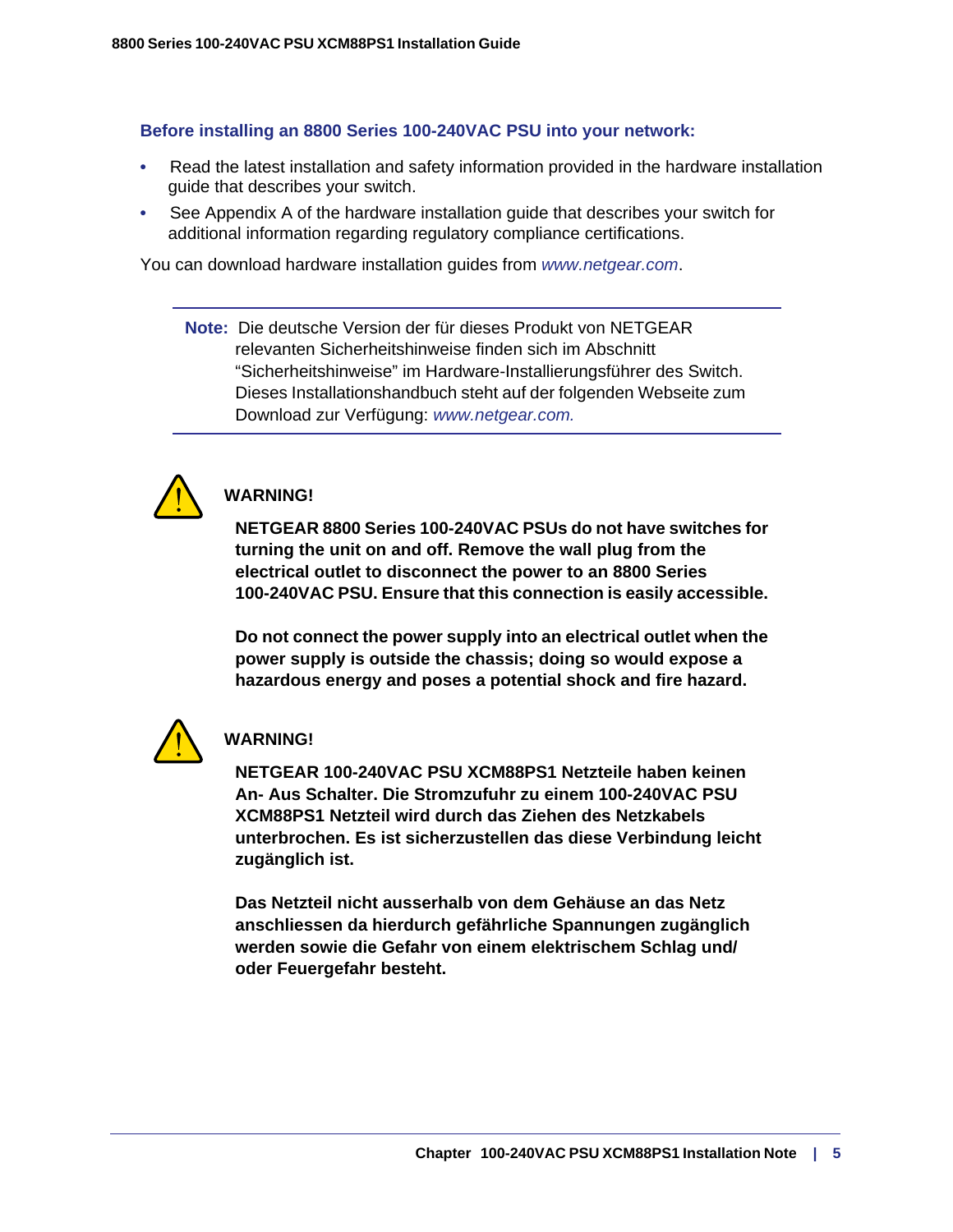### <span id="page-5-0"></span>Power Supply Cords

The following power supply cords are provided in the package with the PSU:

| <b>Model</b> | <b>Product Name</b>                                                  | <b>Region</b>        |
|--------------|----------------------------------------------------------------------|----------------------|
| 10041        | Power cord, 10A, NEMA 5-15P, IEC320-C13, Right Angle   North America |                      |
| 10042        | Power cord, 12A, JISC8303, IEC320-C13, Right Angle                   | Japan                |
| 10043        | Power cord, 10A, CEE 7/7, IEC320-C13, Right Angle                    | Europe               |
| 10044        | Power cord, 10A, BS1363, IEC320-C13, Right Angle                     | <b>Great Britain</b> |
| 10046        | Power cord, 10A, NAS3112, IEC320-C13, Right Angle                    | Australia            |

**Table 1. Power supply cords**

Each power cord is enclosed in a plastic wrapper with it's model number and product name on it. Locate the correct cord based on your region.

If you use a 110 V AC power supply cord, the maximum DC output power of the PSU is 700 W. If you use a 220V AC power supply cord the maximum DC output power of the PSU is 1200 W.

All power supply cords must meet the following requirements:

- The power supply cord must be agency-certified for country of use, and rated at 10A by in-country regulatory authority.
- The power supply cord must have an IEC 320 C13, 90-degree angle plug to connect to the IEC320 C14 connector on the power supply.
- The power supply cord must have an appropriately rated and approved wall plug applicable to the country of installation.
- For cords up to 6 feet (2 m) long, the wire size must be 18 AWG (.75 mm2) minimum; over 6 feet, the minimum wire size is 16 AWG (1.0 mm2).



### **WARNING!**

**Make sure that the source outlet is properly grounded before plugging the AC power cord into the 8800 Series 100-240VAC PSU.**

### <span id="page-5-1"></span>Pre-Installation Requirements

You need the following tools and equipment to install or remove a 8800 Series 100-240VAC PSU:

- ESD-preventive wrist strap
- Power supply cord
- Thermal protective gloves (required for removal; PSU may be hot to touch)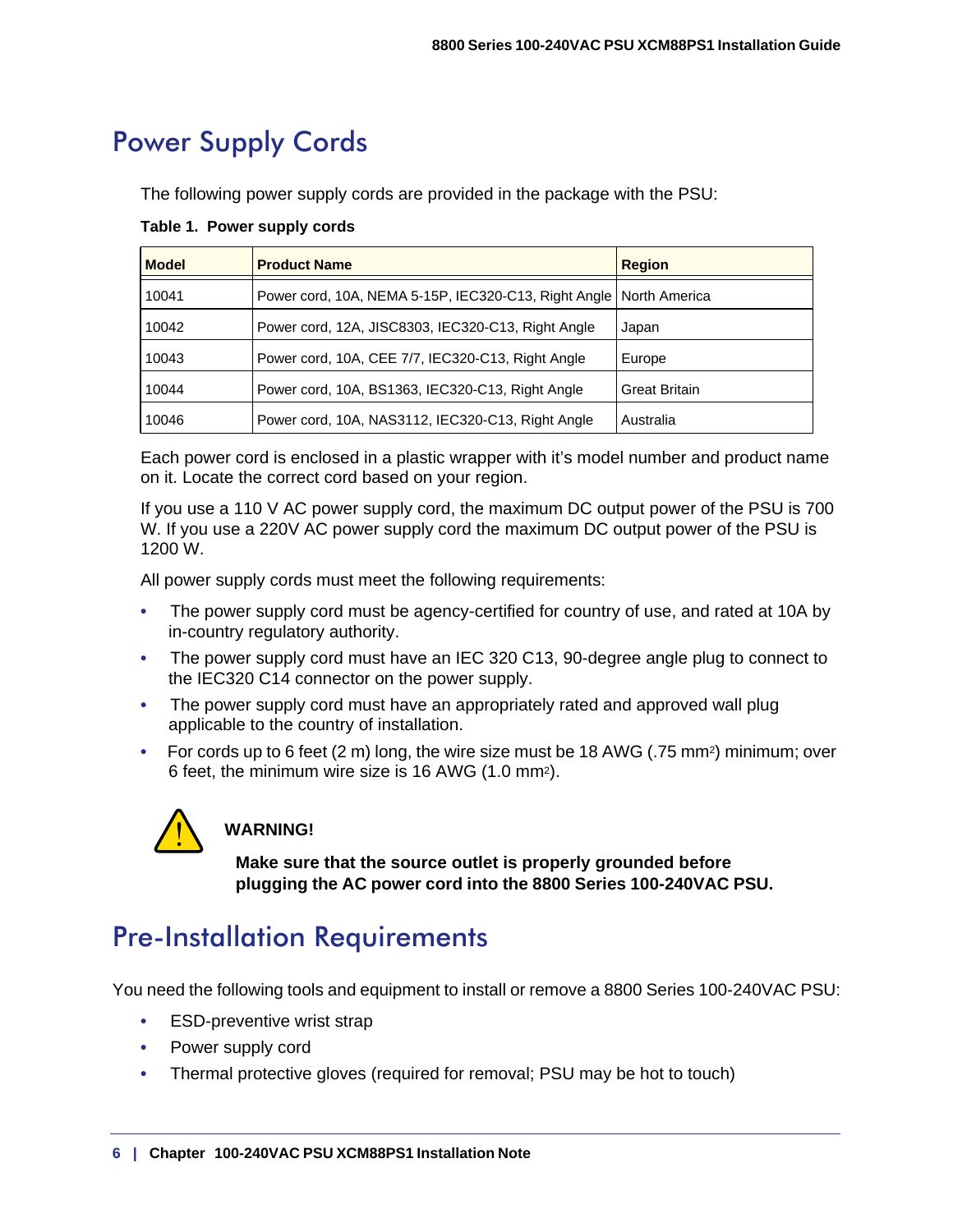### <span id="page-6-0"></span>Installing an 8800 Series 100-240VAC PSU



### **CAUTION:**

Make sure that the PSU circuit is not overloaded. Use proper over-current protection, such as a circuit-breaker, to prevent over-current conditions.

#### **To install an 8800 Series 100-240VAC PSU:**

- **1.** Attach an ESD-preventive wrist strap to your bare wrist and connect the metal end to the ground receptacle, at the top left corner of the switch front panel.
- **2.** Verify that the PSU is right side up and the locking handle is open as shown in the following figure:





**3.** Carefully slide the 8800 Series 100-240VAC PSU all the way into the power supply bay (see the following figure).



#### **CAUTION:**

Do not slam the 8800 Series 100-240VAC PSU into the switch backplane. Use the locking handle to secure the 8800 Series 100-240VAC PSU into the switch.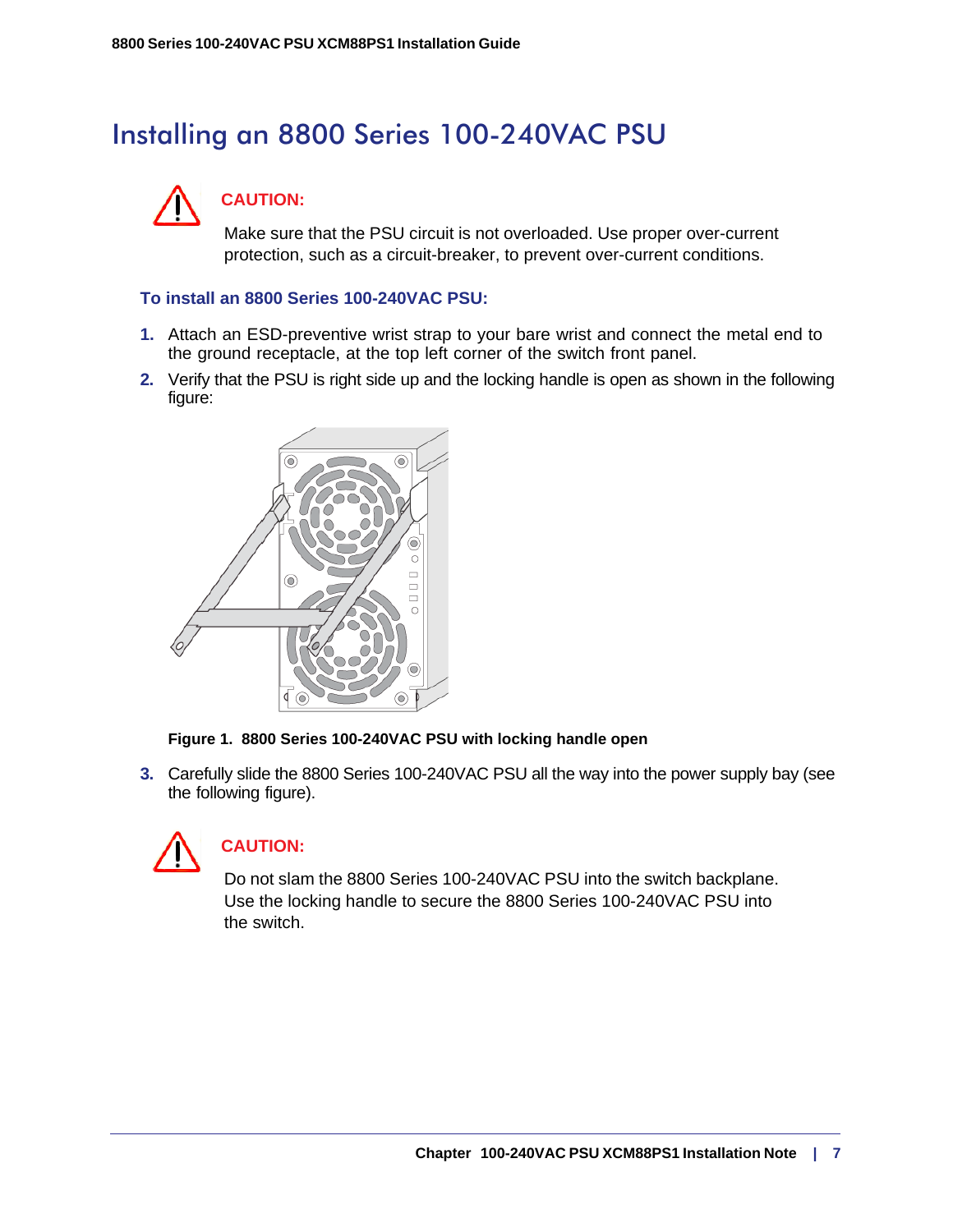

#### **Figure 2. Installing a 8800 Series 100-240VAC PSU**

- **4.** Secure the PSU by pushing down on the locking handle until it clicks into place.
- **5.** If you are replacing a power supply, you do not need to unplug the AC power cord. For a newly installed power supply, connect an appropriate AC power cord as follows:
	- **a.** If necessary, remove the power cord retaining bracket as described in the hardware installation guide for your switch.
	- **b.** Connect the new AC power cord to the AC input on the front of the switch to the wall outlet on the other end. after the cord is connected, re-install the power cord retainer.
	- **c.** Attach the power cord retaining bracket as described in the hardware installation guide for your switch.

**Note:** Leave the ESD strap permanently connected to the switch so that it is always available when you need to handle ESD-sensitive components.

To install additional 8800 Series 100-240VAC PSUs, repeat steps **step 2** through **step 5**.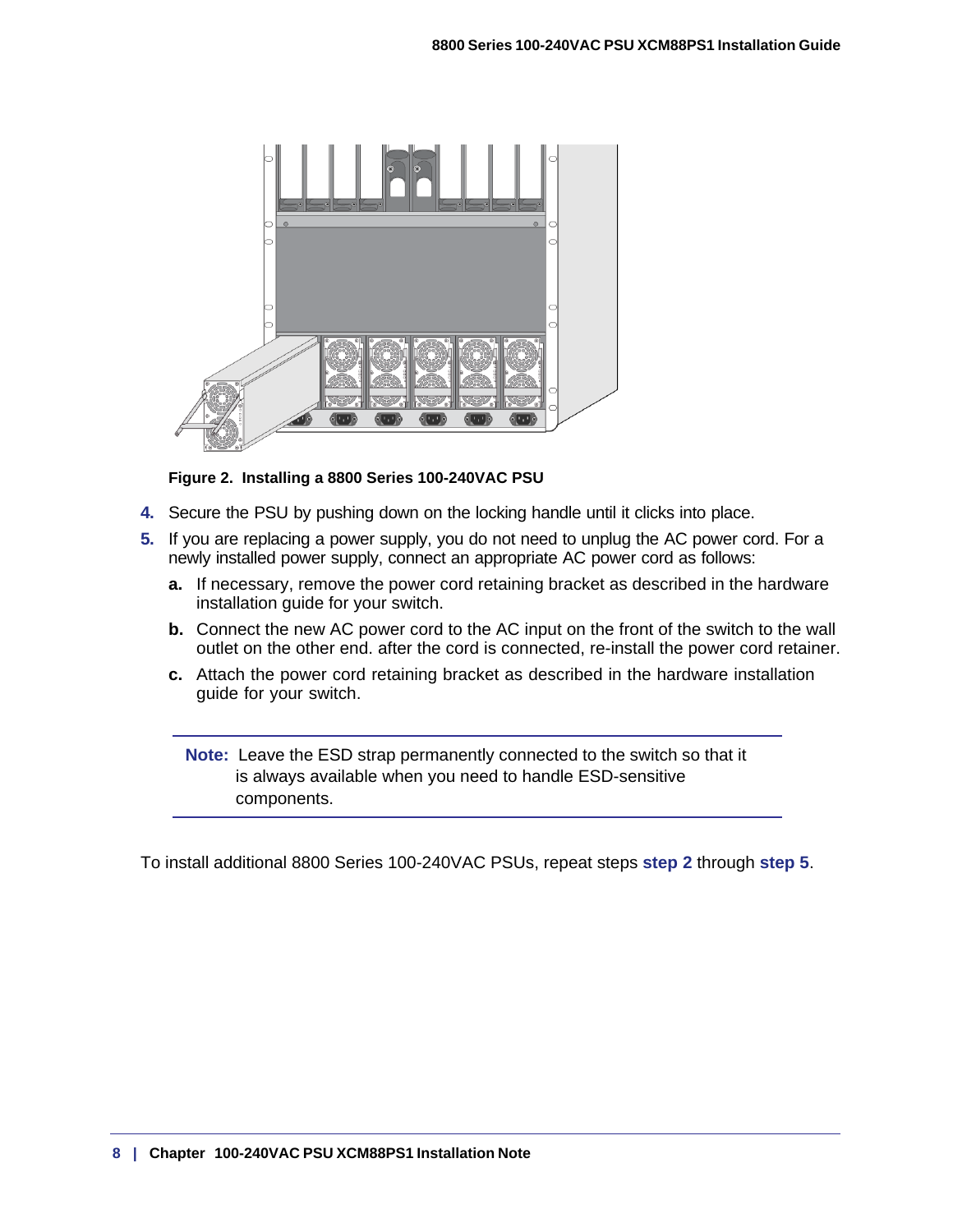### <span id="page-8-0"></span>Removing an 8800 Series 100-240VAC PSU



### **CAUTION:**

An operating AC PSU may be hot to the touch; use thermal protective gloves when handling the 8800 Series 100-240VAC PSU during removal.

#### **To remove a PSU:**

- **1.** Attach an ESD-preventive wrist strap to your wrist. If it is not already attached, connect the metal end to the ground receptacle at the top-left corner of the switch front panel.
- **2.** For the AC power cord:
	- If you are replacing only the power supply and you will use the existing AC power cord for the new PSU, you do not need to unplug the AC power cord.
	- If you are removing and replacing an AC power cord:
	- **a.** Remove the power cord retainer as described in the hardware installation guide for your switch.
	- **b.** Completely disconnect and remove the old power cord.
	- **c.** Connect the new AC power cord to the AC input on the front of the switch and then connect the opposite end of the AC power cord to the wall outlet.
	- **d.** After the cord is connected, re-install the power cord retainer.

**Note:** For information about power cord requirements, see *[Power Supply](#page-5-0)  Cords* [on page 6.](#page-5-0)

- **3.** Lift the handle on the PSU.
- **4.** Pull the handle of the PSU to disconnect the PSU from the power connector at the back of the power supply bay. Slide the PSU partway out of the bay.
- **5.** Wearing thermal protective gloves, place both hands under the PSU to support the weight as it is pulled out from the switch.
- **6.** To install a replacement PSU, follow the instructions in the previous section, *[Installing an](#page-6-0)  [8800 Series 100-240VAC PSU](#page-6-0)* on page 7.

**Note:** Leave the ESD strap permanently connected to the switch so that it is always available when you need to handle ESD-sensitive components.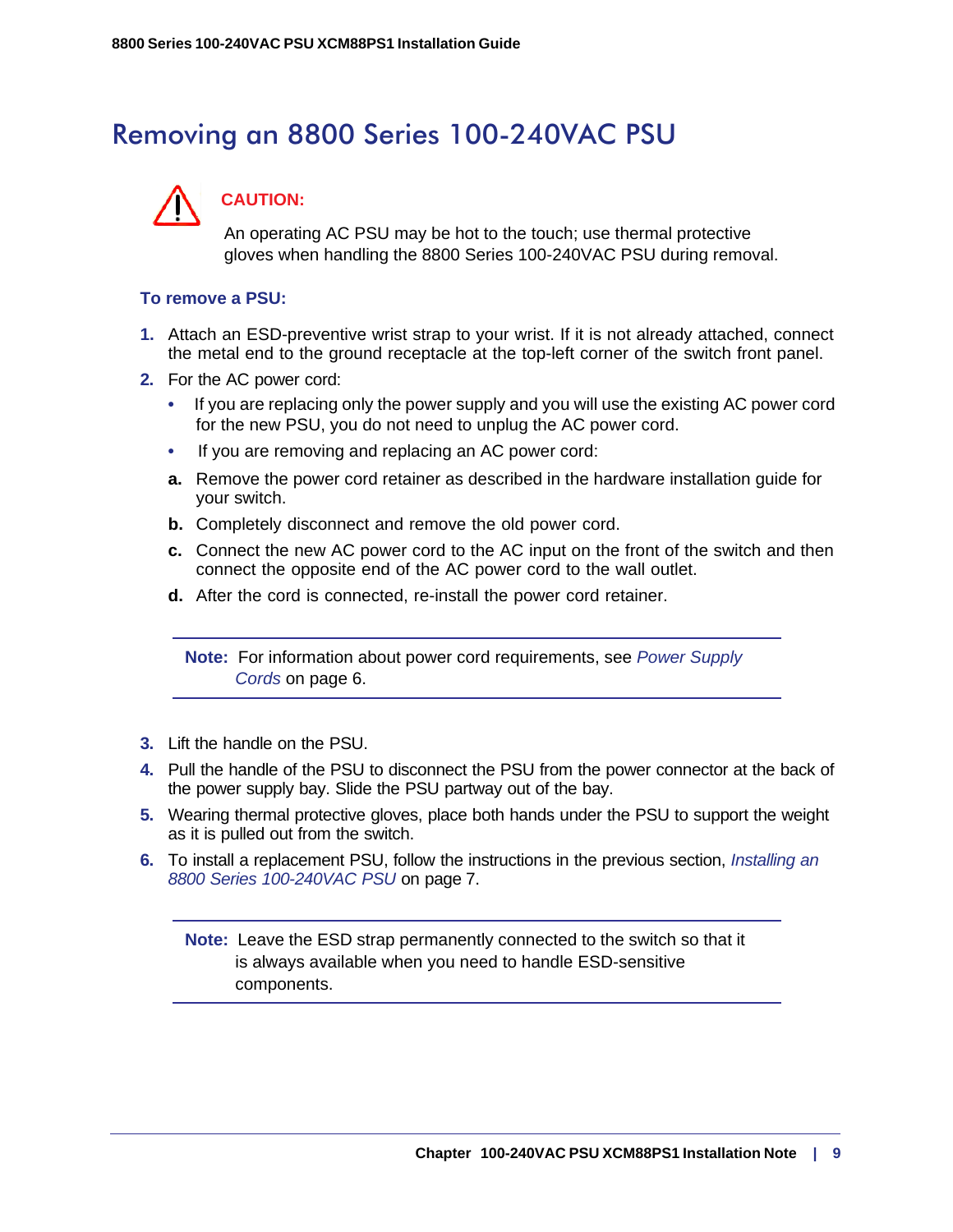### <span id="page-9-0"></span>Front Panel LEDs

The front panel of the 8800 Series 100-240VAC PSU provides status LEDs. The following table describes the operation of these LEDs.

|  |  |  | Table 2. 8800 Series 100-240VAC PSU Front Panel LEDs |
|--|--|--|------------------------------------------------------|
|--|--|--|------------------------------------------------------|

| <b>PSU Condition</b>                     | <b>Power</b><br>Green | <b>Predictive Fail</b><br><b>Amber</b> | Fail<br><b>Amber</b> |
|------------------------------------------|-----------------------|----------------------------------------|----------------------|
| Power supply AC outputs working normally | On.                   | Off                                    | Off                  |
| AC input power present/standby output on | <b>Blinking</b>       | Off                                    | Off                  |
| Current limit on 48 VDC output           | On                    | Off                                    | <b>Blinking</b>      |
| Predictive failure                       | On.                   | Blinking                               | Off                  |
| No input power to this PSU only          | Off                   | Off                                    | On                   |
| No input power to any PSU                | Off                   | Off                                    | Off                  |
| Power supply failure                     | Off                   | Off                                    | On                   |

### <span id="page-9-1"></span>Fuse

The 8800 Series 100-240VAC PSU line and neutral legs are both fused. Power to the switch may still be live if the neutral fuse is open. This is not a field operator replaceable fuse. In the event of failure, immediately return the 8800 Series 100-240VAC PSU for a complete replacement.



### **WARNING!**

**Field operators must not attempt to configure or replace fuses within 8800 Series 100-240VAC PSUs! In the event of failure, immediately return the defective PSU for a complete replacement.**

### <span id="page-9-2"></span>**Specifications**

The 8800 Series 100-240VAC PSU functions from 90 V to 264 V and 47 Hz to 63 Hz AC Input. Each PSU provides 700 W to the system if the AC input is in the 110 V low-line output power range and 1200 W to the system if the AC input is in the 220 V high-line output power range.